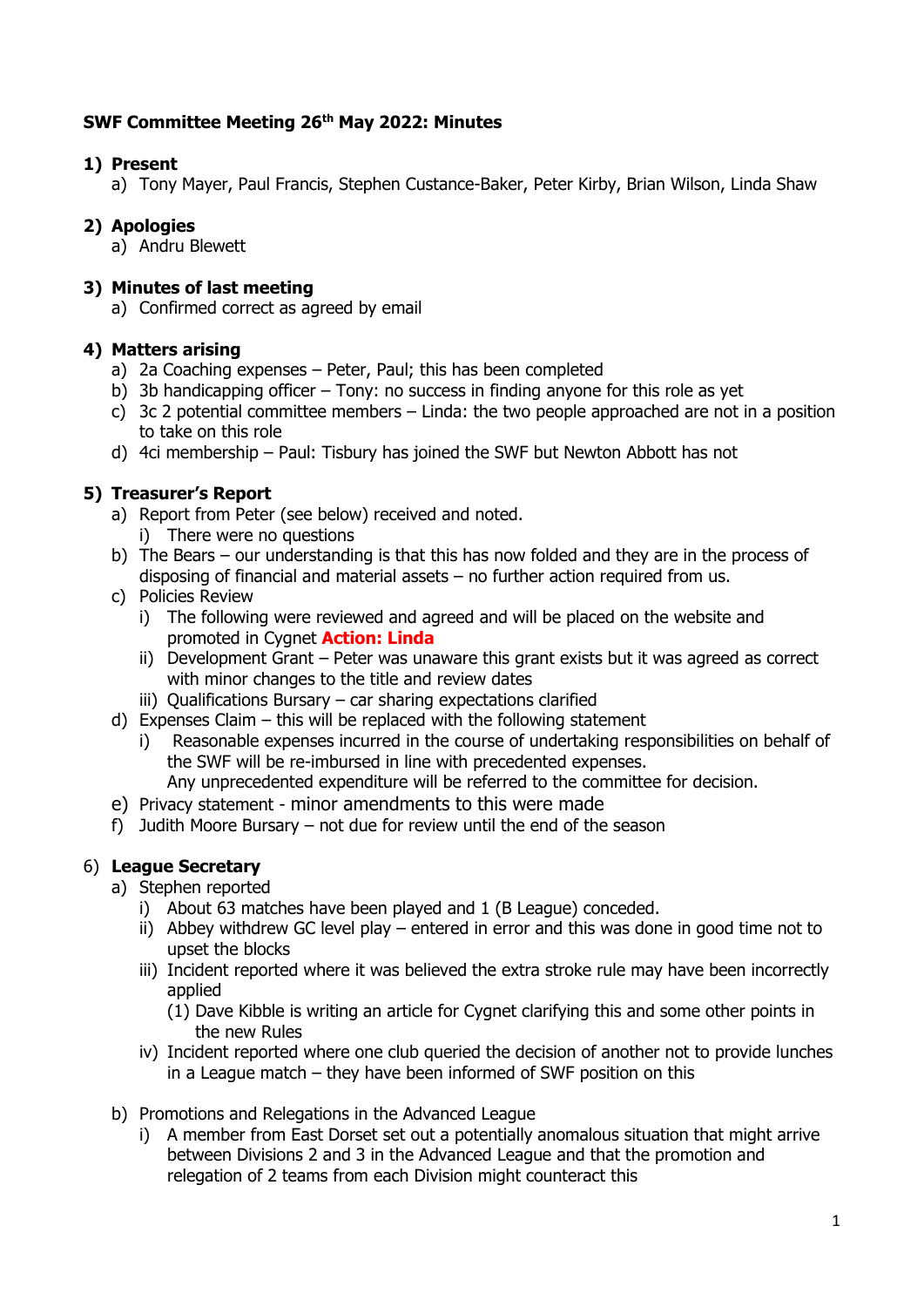- ii) The situation was thoroughly discussed and the suggestion found no favour amongst the committee
- c) Open League Trophy
	- i) It was agreed that this be bought from SWF funds
	- ii) **Action: Stephen** to discuss and order from Stuart Smith

# **7) Tournaments**

- a) GC Class tournaments and entry criteria discussion continued from previous meeting
	- i) Consensus that the current selection (not entry) criteria (achievement of D Grade) mitigates against new players and that the same group of people are likely to fail to be selected each time
	- ii) Also noted that rankings are achieved in AC and GC by playing in a ranking event which could be a CA recognised level-play tournament (e.g. Inter-Counties), a Federation levelplay league match or the final of a national level-play competition.
	- iii) Discussions have been held with Chris Roberts, including the suggestion that 1 or 2 places are reserved for such players in each event as is the case for Under 25 entrants, but to no avail
	- iv) One concern appears to be that such players are likely to want to play locally and not to travel
	- v) The SWF Committee agree this is not an inclusive approach and agreed a letter be written to the Chair of the GC Tournaments Committee
	- vi) **Action: Tony** to draft this

# **8) Development Officer**

- a) See Paul's report below
- b) It was also noted
	- i) Moreton in Marsh plan to host a commemorative walk and game of croquet in liaison with the NT at Chastleton House – details will appear in Cygnet.
	- ii) Nationally 7 new clubs have been established this year  $-$  4 are croquet / bowls clubs

# **9) Coaching Report**

- a) Report from Paul see below
- b) Noted that Paul is on working group to develop strategy for all players hopeful for next year – and looking at the role of examining coaches

## **10) Feds' Forum Feedback**

- a) Defibrillator Survey 100 responses 40% have one or access Paul Brown researching sources and support
- b) Revitalising AC Tony reported on a presentation given at the last Forum meeting on 'sequence' AC as a method of introducing GC players to AC
	- i) It was noted that this is one of several methods that might be used and that ultimately guidance should be issued by the Coaching Committee
	- ii) **Action: Linda** to draft Cygnet article on ways of doing this and encouraging beginners
- c) Noted that East Anglia had failed to return a Rep to Council and that the CA recognised that no sanctions could be applied as they had done their best – this clause will not appear in the new constitution

## **11) Safeguarding**

- a) Andru advised us *in absentia* that he had nothing to report
- b) Linda raised concerns about how the CA is managing the Safeguarding processes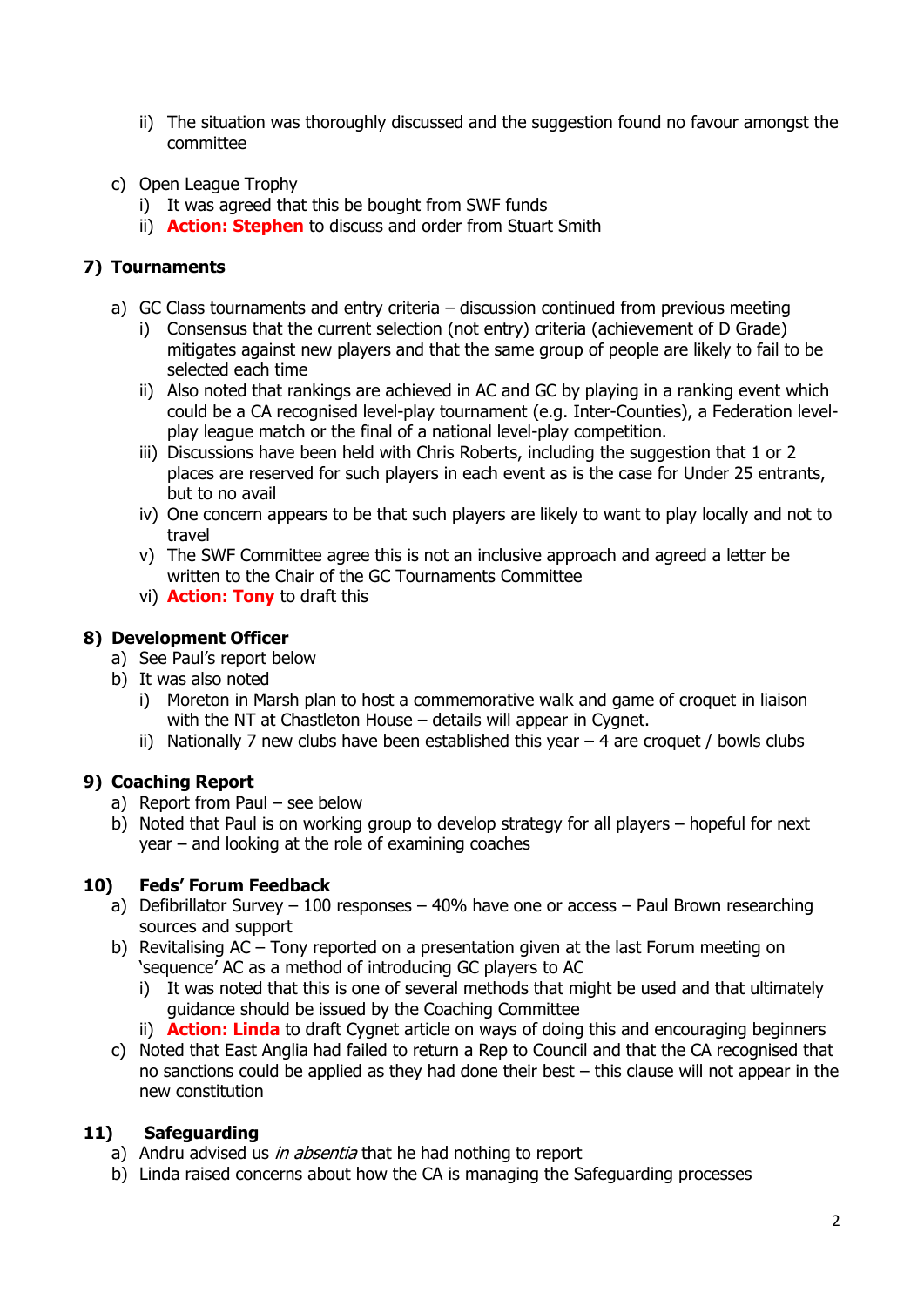c) **Action: Linda** to raise at Feds Forum meeting

## **12) Website**

- a) Noted that a Budleigh member has offered to cast an eye over our website and will give us some feedback but she no time to take anything else on at the moment.
- b) **Action: Linda** to follow up

### **13) Cygnet**

- a) Items to Linda please in the next week or so.
- **b) Action: All**

## **14) Council Feedback**

a) See Brian's report below

#### **15) AOB**

- a) What system do clubs follow in making CA diploma nominations?
	- i) This has been raised by one club and it was noted there are various considerations clubs may wish to take into account
	- ii) **Action: Linda** to draft article in Cygnet raising awareness of the scheme and of the considerations
- b) Discussion as to whether there is sufficient interest in the Region to host a Charity One Ball regional final
	- i) **Action: Paul** to devise a Survey Monkey poll for member clubs

## **16) Next meetings:**

- a)  $21^{st}$  July,  $20^{th}$  October,  $20^{th}$  November AGM
- b) Noted that two people will be unavailable for the July meeting and Peter will not be available for the October meeting
- c) **Action: Linda / Paul** alternative dates to be agreed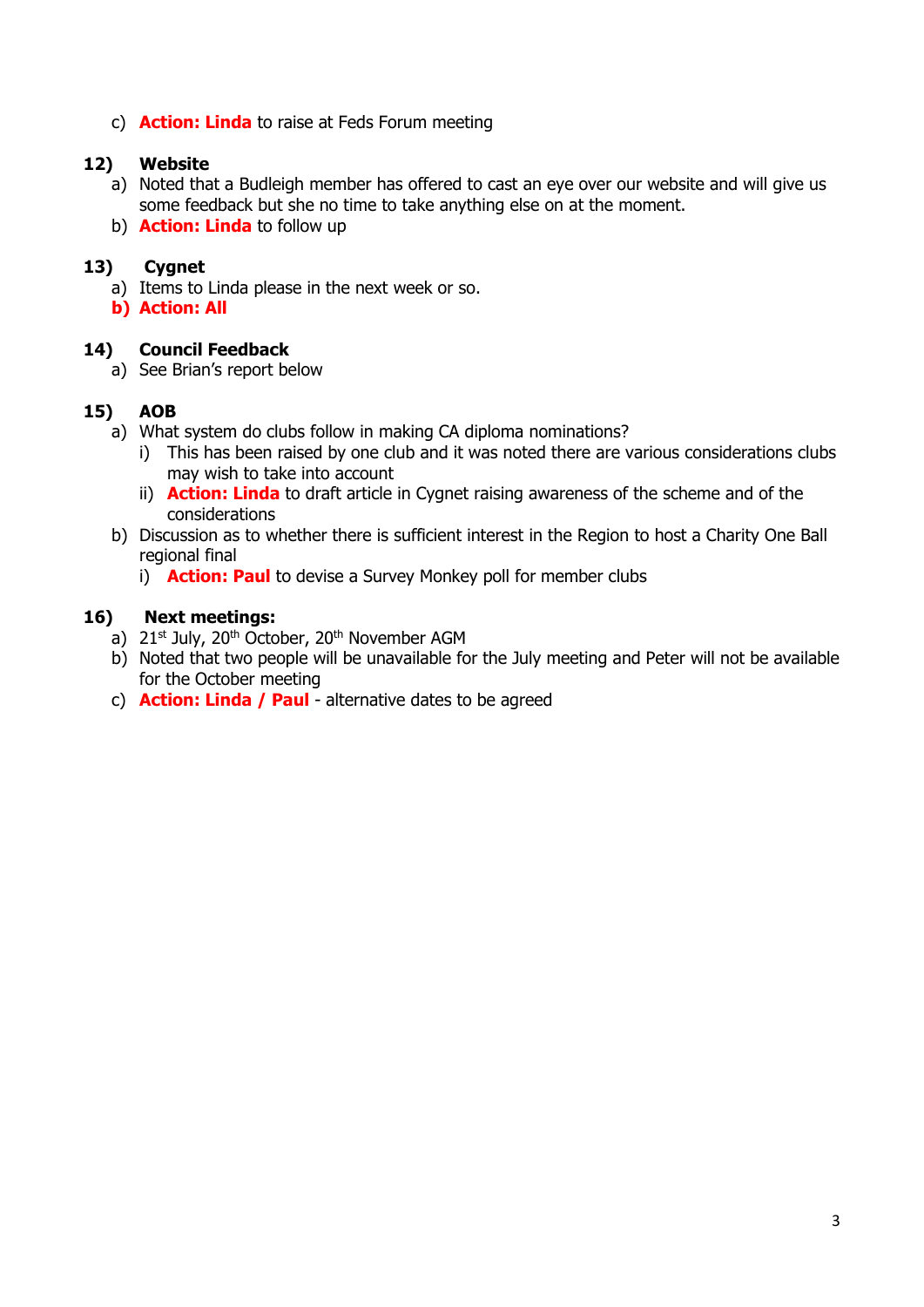## **Treasurer's Report**



#### **Summary of Expected Income & Expenditure for 2022**

I refer to the table on page 3, this shows the budget for 2022, the actual income & expenditure for the period up to May 22nd, the expected income & expenditure for the full year and in the last column the difference between the expected position and the budget. No further items of income or expenditure are expected in this financial year.

Payment has been received from the CA to cover coaching costs incurred in 2021 and amounted to £313. This income and the associated expenses were not included in the Budget for 2022.

Income (excluding coaching) is forecast to be £43 lower than expected in the budget principally due to a lower than anticipated entry in the Nailsea & Budleigh Short Croquet Tournaments (51 entries vs expected 60).

Sundry expenses (excluding coaching) are higher than expected due to increase in zoom costs which were not included in the forecast.

In summary the net impact is that there is a projected deficit for the year of around £500 vs the expected deficit of £340. This slightly higher deficit can be adequately covered by reserves.

#### **Creditors / Debtors**

None.

#### **Balance Sheet**

At May 22nd there was £6,863 cash at Bank excluding Judith Moore Bursary (see below),

#### **Judith Moore Bursary**

There have been no payments made from the Judith Moore Bursary Fund, and the cash balance remains at £5,000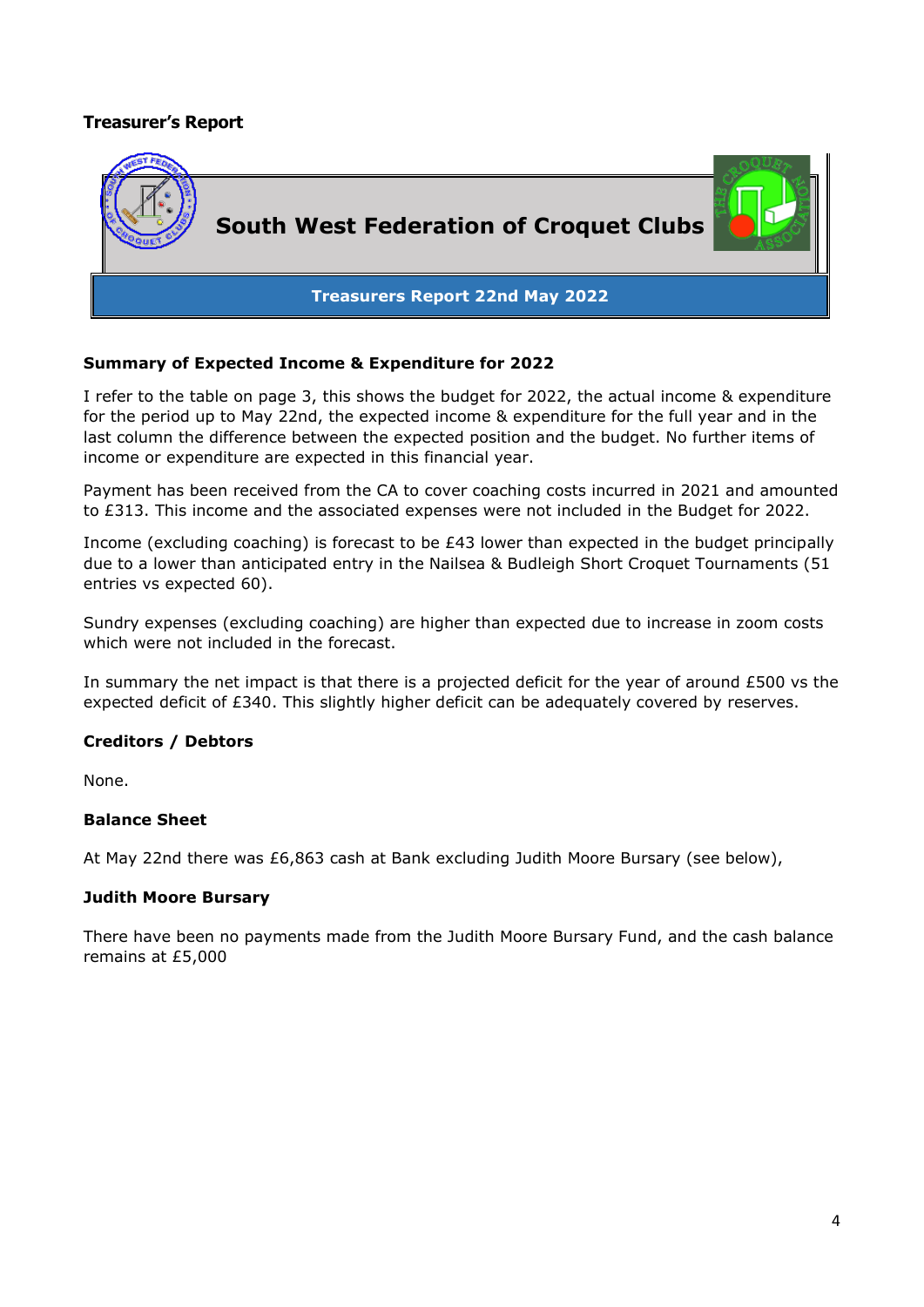

# **South West Federation of Croquet Clubs**

<u> The Communication of the Communication of</u>

 $\sim 10^{-10}$ 

ET.

 $\mathbb{R}^n$ 

 $\overline{\phantom{a}}$ 

|                                                   |                                                                                 |        |                 |           |  |  | <b>All And</b> |  |  |  |
|---------------------------------------------------|---------------------------------------------------------------------------------|--------|-----------------|-----------|--|--|----------------|--|--|--|
| <b>Cash Reconciliation to 22 May 2022</b>         |                                                                                 |        |                 |           |  |  |                |  |  |  |
|                                                   |                                                                                 |        |                 |           |  |  |                |  |  |  |
| <b>RECEIPTS</b>                                   |                                                                                 | 2022   |                 |           |  |  |                |  |  |  |
|                                                   | Subscriptions                                                                   |        | 480.05          |           |  |  |                |  |  |  |
|                                                   | Association league fees<br>Short Croquet league fees                            |        | 204.00<br>76.40 |           |  |  |                |  |  |  |
|                                                   | Golf league fees                                                                |        | 248.00          |           |  |  |                |  |  |  |
|                                                   | Short croquet Tournament fees                                                   |        | 782.00          |           |  |  |                |  |  |  |
| Adverts                                           |                                                                                 |        | 18.00           |           |  |  |                |  |  |  |
| AGM                                               |                                                                                 |        | 0.00            |           |  |  |                |  |  |  |
|                                                   |                                                                                 |        |                 |           |  |  |                |  |  |  |
|                                                   | <b>CTC Coaching Course</b><br>CA refund of travel expenses                      |        | 313.57<br>0.00  |           |  |  |                |  |  |  |
|                                                   | Donations / Bursary received                                                    |        | 0.00            |           |  |  |                |  |  |  |
| Sundries                                          |                                                                                 |        | 0.00            |           |  |  |                |  |  |  |
|                                                   |                                                                                 |        |                 |           |  |  |                |  |  |  |
| <b>PAYMENTS</b>                                   |                                                                                 |        |                 | 2,122.02  |  |  |                |  |  |  |
|                                                   | Subs Refund                                                                     | 0.00   |                 |           |  |  |                |  |  |  |
|                                                   | Cygnet production                                                               | 0.00   |                 |           |  |  |                |  |  |  |
| Trophies                                          |                                                                                 | 0.00   |                 |           |  |  |                |  |  |  |
|                                                   | League finals                                                                   | 0.00   |                 |           |  |  |                |  |  |  |
|                                                   | Short croquet                                                                   | 0.00   |                 |           |  |  |                |  |  |  |
|                                                   | Coaching expenses                                                               | 361.57 |                 |           |  |  |                |  |  |  |
|                                                   | Travel expenses                                                                 | 0.00   |                 |           |  |  |                |  |  |  |
|                                                   | Bursary travel expenses                                                         | 0.00   |                 |           |  |  |                |  |  |  |
|                                                   | <b>AGM Workshops Costs</b>                                                      | 0.00   |                 |           |  |  |                |  |  |  |
|                                                   | SWF Website                                                                     | 135.00 |                 |           |  |  |                |  |  |  |
| AGM                                               |                                                                                 | 0.00   |                 |           |  |  |                |  |  |  |
|                                                   | Administration                                                                  | 0.00   |                 |           |  |  |                |  |  |  |
| Sundries                                          |                                                                                 | 143.88 |                 |           |  |  |                |  |  |  |
|                                                   |                                                                                 |        | 640.45          |           |  |  |                |  |  |  |
|                                                   |                                                                                 |        |                 |           |  |  |                |  |  |  |
| <b>RECEIPTS LESS PAYMENTS</b>                     |                                                                                 |        |                 | 1,481.57  |  |  |                |  |  |  |
| ADD TO OPENING CURRENT ACCOUNT BALANCE (31/10/21) |                                                                                 |        |                 | 10,381.69 |  |  |                |  |  |  |
| <b>CALCULATED CLOSING CURRENT ACCOUNT BALANCE</b> |                                                                                 |        |                 | 11,863.26 |  |  |                |  |  |  |
|                                                   |                                                                                 |        |                 |           |  |  |                |  |  |  |
| <b>ACTUAL CLOSING CURRENT ACCOUNT BALANCE</b>     |                                                                                 |        |                 | 11,863.26 |  |  |                |  |  |  |
|                                                   |                                                                                 |        |                 |           |  |  |                |  |  |  |
| <b>CURRENT ACCOUNT BALANCE RECONCILIATION</b>     |                                                                                 |        |                 | 0.00      |  |  |                |  |  |  |
|                                                   |                                                                                 |        |                 |           |  |  |                |  |  |  |
|                                                   | Note: Opening Current Account Balance excludes £12.80 of pre-paid subs for 2022 |        |                 |           |  |  |                |  |  |  |
|                                                   |                                                                                 |        |                 |           |  |  |                |  |  |  |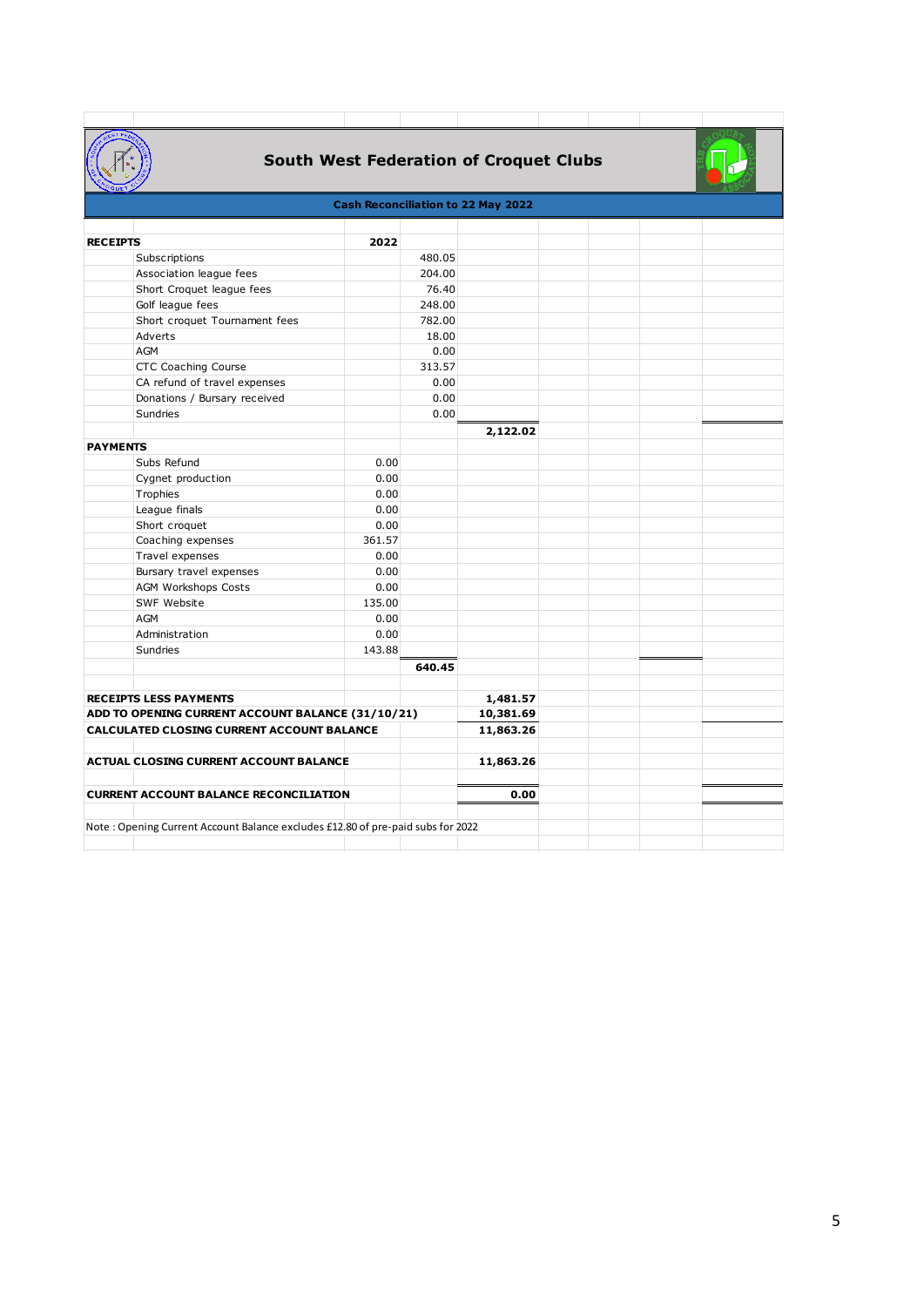

# **South West Federation of Croquet Clubs**



## **Actual and Projected vs Budget for 2022**

|                                       | <b>BUDGET</b> | Actual   |      | Projected Projected less |
|---------------------------------------|---------------|----------|------|--------------------------|
| <b>General Account</b>                | 2022          | $May-22$ | 2022 | <b>Budget</b>            |
| <b>INCOME</b>                         |               |          |      |                          |
| Subscriptions                         | 437           | 480      | 480  | 43                       |
| League Fees                           | 488           | 528      | 528  | 40                       |
| Short Croquet Tournament Fees         | 900           | 782      | 782  | $-118$                   |
| Coaching Income                       | 0             | 314      | 314  | 314                      |
| Cygnet Adverts                        | 84            | 18       | 84   | 0                        |
|                                       | 1909          | 2122     | 2188 | 279                      |
| <b>EXPENDITURE</b>                    |               |          |      |                          |
| Trophies                              | 234           | 0        | 234  | 0                        |
| League finals                         | 616           | ი        | 616  | 0                        |
| Short croquet                         | 1056          | ი        | 1056 | 0                        |
| Coaching expenses                     | 0             | 362      | 362  | 362                      |
| Travel expenses                       | 137           | 0        | 137  | 0                        |
| SWF Website                           | 135           | 135      | 135  | 0                        |
| <b>Sundries</b>                       | 67            | 144      | 144  | 77                       |
|                                       | 2245          | 640      | 2683 | 438                      |
| <b>SURPLUS / DEFICIT FOR THE YEAR</b> | $-336$        |          | -495 |                          |
|                                       |               |          |      |                          |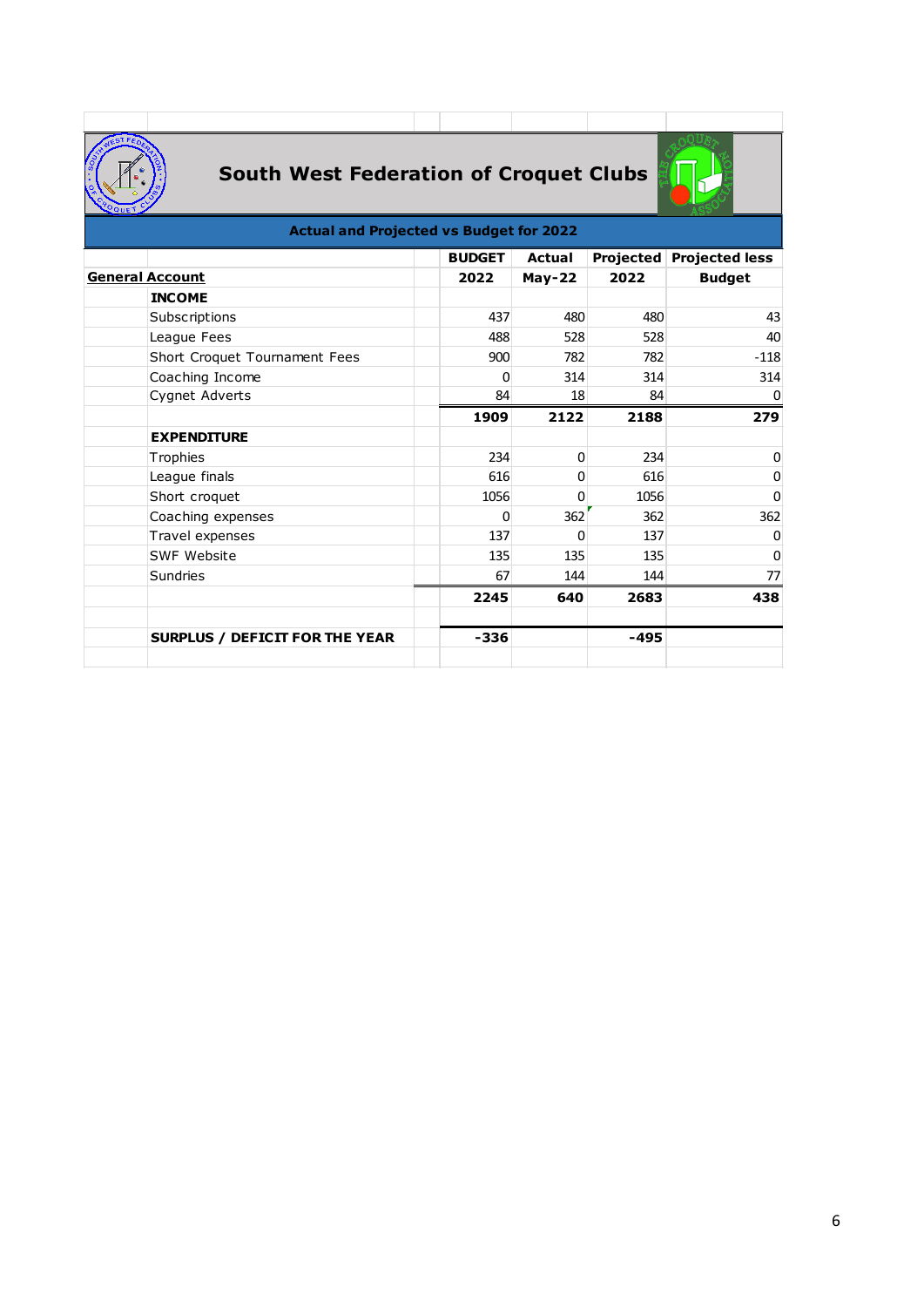# **Development Officer Report**

## **Allocation of FDO role across the federation**

I am delighted to report that Klim Seabright and Brian Wilson have been recruited to assist in club development.

- Klim will take the North of the federation
- Brian the Central and East of the federation
- Paul will continue to oversee the whole federation but will be the first point of contact for clubs in the West.

#### **New clubs**

- Both Tisbury and Bradford on Avon (BOA) continue to make good progress. BOA plan to enter a team in the October Short Croquet at Budleigh and have friendly matches organised. o Brian and Paul to visit Tisbury for an AC introduction day.
- BOA has just received a CA grant for a new storage shed for croquet equipment.
- Elizabeth College in Guernsey has joined the CA and will be joining the SWF.

#### **Next Generation progress**

- The Glass House Academy (Bath Recreation Trust) is incorporating croquet in its schools sports programme in April 2023.
- St Laurence School in BOA is incorporating croquet in its year 11 P.E. curriculum for six weeks next May.
- PF attended a junior coaching day at Cheltenham and came away with lots of new croquet activities which could be used for all ages.
- Next Generation Development Officer interviews in June.

## **Corporate Development**

- The Newt near Bruton is very keen to develop croquet for its quests. There is a hotel championship in August. At present this is a CA project (PF is leading it) but we can expect the SWF to become involved.
	- o Paul to write something for Cygnet
- Tisbury open event with Brian May

## **Coaching Report**

- No progress on a SWF series in 2022.
- CA working group to review existing coaching provision and future strategy
- In addition to the above working group. The following changes are being considered by the CACC for 2023
	- o Review of the role of the Examining Coach in delivery of courses.
	- $\circ$  The use of online learning to deliver part of coaching courses
	- o The role of the Academies

Paul Francis